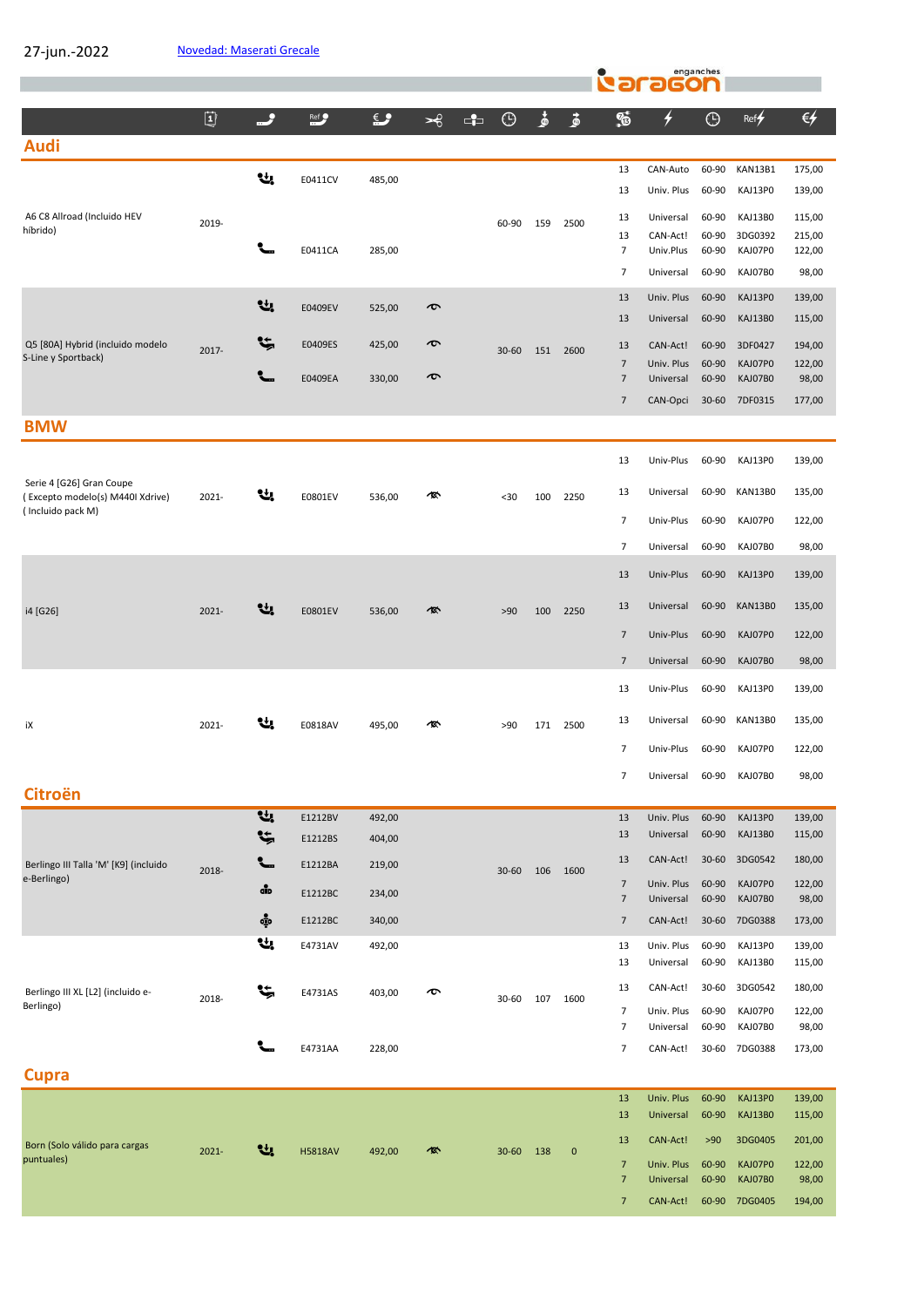# **Dacia**

|                                                                         |          | ᆊ        | E1307AV        | 465,00 | 硺 |    |           |     |             | 13                               | Univ. Plus              | 60-90          | KAJ13P0            | 139,00          |
|-------------------------------------------------------------------------|----------|----------|----------------|--------|---|----|-----------|-----|-------------|----------------------------------|-------------------------|----------------|--------------------|-----------------|
| Jogger (Incluido modelo(s) GLP                                          |          | <b>پ</b> | E1307AS        | 360,00 |   |    |           |     |             | 13                               | Universal               | 60-90          | KAJ13B0            | 115,00          |
| Gas Licuado)                                                            | 2022-    |          | E1307AA        | 240,00 |   |    | $30$      | 90  | 1200        | $\overline{7}$                   | Univ. Plus              | 60-90          | KAJ07P0            | 122,00          |
|                                                                         |          |          |                |        |   |    |           |     |             | $\overline{7}$                   | Universal               | 60-90          | KAJ07B0            | 98,00           |
|                                                                         |          |          |                |        |   |    |           |     |             | 13                               | Univ. Plus              | 60-90          | <b>KAJ13P0</b>     | 139,00          |
|                                                                         |          |          |                |        |   |    |           |     |             | 13                               | Universal               | 60-90          | <b>KAJ13B0</b>     | 115,00          |
| Spring (No válido para remolcar)<br>(Solo válido para cargas puntuales) | $2021 -$ | 샋        | H1306AS        | 325,00 |   | -6 | $30 - 60$ | 60  | $\mathbf 0$ | $\overline{7}$                   | Univ. Plus              | 60-90          | KAJ07P0            | 122,00          |
|                                                                         |          |          |                |        |   |    |           |     |             | $\overline{7}$                   | Universal               | 60-90          | KAJ07B0            | 98,00           |
| <b>DS Automobiles</b>                                                   |          |          |                |        |   |    |           |     |             |                                  |                         |                |                    |                 |
|                                                                         |          |          |                |        |   |    |           |     |             | 13                               | Univ. Plus              | 60-90          | KAJ13P0            | 139,00          |
|                                                                         |          |          |                |        |   |    |           |     |             | 13                               | Universal               | 60-90          | <b>KAJ13B0</b>     | 115,00          |
| DS9 (PHEV híbrido enchufable                                            |          |          |                |        |   |    |           |     |             | 13                               | CAN-Act!                | $30 - 60$      | 3DG0542            | 180,00          |
| incluido) (Solo válido para cargas                                      | 2020-    | સ્ત્ર    | H1235V         | 515,00 | 您 |    | 60-90     | 75  | $\mathbf 0$ |                                  |                         |                | KAJ07P0            |                 |
| puntuales)                                                              |          |          |                |        |   |    |           |     |             | $\overline{7}$                   | Univ. Plus              | 60-90          |                    | 122,00          |
|                                                                         |          |          |                |        |   |    |           |     |             | $\overline{7}$                   | Universal               | 60-90          | KAJ07B0            | 98,00           |
| <b>FIAT</b>                                                             |          |          |                |        |   |    |           |     |             |                                  |                         |                |                    |                 |
|                                                                         |          | स्र      | E4729AV        | 476,00 |   |    |           |     |             | 13                               | Univ. Plus              | 60-90          | KAJ13P0            | 139,00          |
|                                                                         |          | t,       | E4729AS        | 392,00 |   |    |           |     |             | 13                               | Universal               | 60-90          | KAJ13B0            | 115,00          |
| Scudo III (incluido e-Scudo)                                            | 2022-    | ╰╴       | E4729AA        | 248,00 |   |    | 30-60     | 104 | 2600        | 13                               | CAN-Act!                | $30 - 60$      | 3DF0340            | 179,00          |
|                                                                         |          | dip      | E4729AC        | 263,00 |   |    |           |     |             | $\overline{7}$<br>$\overline{7}$ | Univ. Plus<br>Universal | 60-90<br>60-90 | KAJ07P0<br>KAJ07B0 | 122,00<br>98,00 |
|                                                                         |          | ÷        | E4729AG        | 362,00 |   |    |           |     |             | $\overline{7}$                   | PRE-Act!                | $30 - 60$      | 7DF0340            | 165,00          |
|                                                                         |          |          |                |        |   |    |           |     |             | 13                               | Univ. Plus              | 60-90          | KAJ13P0            | 139,00          |
| Panda Hybrid (No válido para<br>remolcar) (El valor S es                |          | 엔.       |                |        |   |    |           |     |             | 13                               | Universal               | 60-90          | <b>KAJ13B0</b>     | 115,00          |
| aproximado y dependerá de cada<br>vehículo. Contáctenos) (Solo válido   | $2021 -$ |          | H3301BV        | 489,00 |   |    | >90       | 75  | $\mathbf 0$ | $7\overline{ }$                  | Univ. Plus              | 60-90          | KAJ07P0            | 122,00          |
| para cargas puntuales)                                                  |          |          |                |        |   |    |           |     |             | $\overline{7}$                   | Universal               | 60-90          | <b>KAJ07B0</b>     | 98,00           |
| <b>Honda</b>                                                            |          |          |                |        |   |    |           |     |             |                                  |                         |                |                    |                 |
|                                                                         |          |          |                |        |   |    |           |     |             |                                  |                         |                |                    |                 |
|                                                                         |          |          |                |        |   |    |           |     |             | 13                               | Univ. Plus              | 60-90          | KAJ13P0            | 139,00          |
| HR-V e:HEV                                                              | 2021-    | ₩.       | <b>H2404EV</b> | 515,00 | 硺 |    | $30 - 60$ | 60  | $\pmb{0}$   | 13                               | Universal               | 60-90          | <b>KAJ13B0</b>     | 115,00          |
|                                                                         |          |          |                |        |   |    |           |     |             | $\overline{7}$                   | Univ. Plus              | 60-90          | KAJ07P0            | 122,00          |
|                                                                         |          |          |                |        |   |    |           |     |             | $\overline{7}$                   | Universal               | 60-90          | <b>KAJ07B0</b>     | 98,00           |
| <b>Hyundai</b>                                                          |          |          |                |        |   |    |           |     |             |                                  |                         |                |                    |                 |
|                                                                         |          | 낸.       |                |        |   |    |           |     |             | 13                               | Univ. Plus              | 60-90          | KAJ13P0            | 139,00          |
|                                                                         |          |          | E2517CV        | 492,00 | 硺 |    |           |     |             | 13                               | Universal               | 60-90          | KAJ13B0            | 115,00          |
| i30 [PD] Fastback (Exc. Fastback N                                      | 2018-    | <b>پ</b> | E2517CS        | 386,00 | 硺 |    | 60-90     | 108 | 1600        | 13                               | Cent-Orig               | 60-90          | 3CG0365            | 199,00          |
| y N-Line)                                                               |          |          |                |        |   |    |           |     |             | $\overline{7}$                   | Univ. Plus              | 60-90          | KAJ07P0            | 122,00          |
|                                                                         |          |          | E2517CA        | 234,00 | 硺 |    |           |     |             | $\overline{7}$                   | Universal               | 60-90          | KAJ07B0            | 98,00           |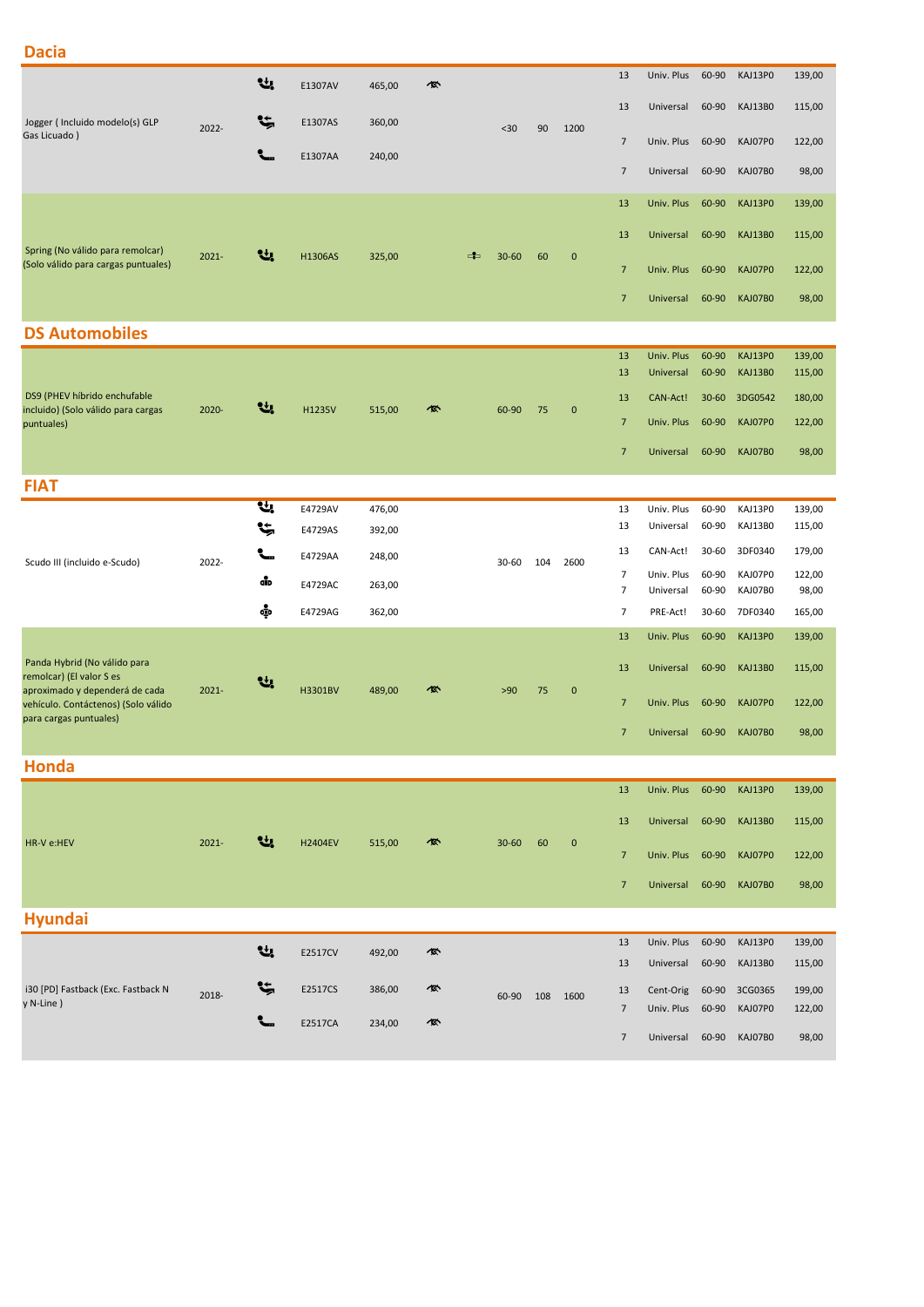|                                                                                                       |       | 낸        | E3009CV        | 567,00 |                       |    |       |             |              | 13              | Univ. Plus              | 60-90          | KAJ13P0            | 139,00           |
|-------------------------------------------------------------------------------------------------------|-------|----------|----------------|--------|-----------------------|----|-------|-------------|--------------|-----------------|-------------------------|----------------|--------------------|------------------|
|                                                                                                       |       | ۴,       | E03009CS       | 475,00 |                       |    |       |             |              | 13<br>13        | Universal<br>CAN-Auto   | 60-90<br>60-90 | KAJ13B0<br>3DG0391 | 115,00<br>198,00 |
| Ceed 5 puertas [CD]                                                                                   | 2022- |          |                |        |                       |    | 30-60 | 103         | 1500         | $\overline{7}$  | Univ. Plus              | 60-90          | KAJ07P0            | 122,00           |
|                                                                                                       |       | ╰╴       | E3009CA        | 328,00 |                       |    |       |             |              | $\overline{7}$  | Universal               | 60-90          | KAJ07B0            | 98,00            |
|                                                                                                       |       |          |                |        |                       |    |       |             |              | 13              | Univ. Plus              | 60-90          | KAJ13P0            | 139,00           |
|                                                                                                       |       | 년,       | E3010CV        | 497,00 | $\boldsymbol{\sigma}$ |    |       |             |              | 13              | Universal               | 60-90          | KAJ13B0            | 115,00           |
| Ceed SW                                                                                               | 2018- | <b>پ</b> | E3010CS        | 403,00 | $\bm{\sigma}$         |    | 60-90 | 108         | 1600         | 13              | CAN-Auto                | 60-90          | 3DG0391            | 198,00           |
|                                                                                                       |       | ╰╴       | E3010CA        | 244,00 | $\bm{\sigma}$         |    |       |             |              | $\overline{7}$  | Univ. Plus              | 60-90          | KAJ07P0            | 122,00           |
|                                                                                                       |       |          |                |        |                       |    |       |             |              | $\overline{7}$  | Universal               | 60-90          | KAJ07B0            | 98,00            |
|                                                                                                       |       | ų,       | E3022AV        | 515,00 | ∕፠                    | ь  |       |             |              | 13              | Univ. Plus              | 60-90          | KAJ13P0            | 139,00           |
|                                                                                                       |       |          |                |        |                       |    |       |             |              | 13              | Universal               | 60-90          | KAJ13B0            | 115,00           |
| EV6 CV]<br>(Incluido GT-Line)                                                                         | 2021- |          |                |        |                       |    | $30$  | 122         | 1600         | 13<br>7         | PRE-auto<br>Univ. Plus  | 30-60<br>60-90 | 3DG0531<br>KAJ07P0 | 195,00<br>122,00 |
|                                                                                                       |       | ٩ţ,      | E3022AS        | 425,00 | 凰                     | ≏  |       |             |              | $\overline{7}$  | Universal               | 60-90          | KAJ07B0            | 98,00            |
|                                                                                                       |       |          |                |        |                       |    |       |             |              |                 |                         |                |                    |                  |
|                                                                                                       |       | 낸        | X3004FV        | 536,00 | 凰                     |    |       |             |              | 13<br>13        | Univ. Plus<br>Universal | 60-90<br>60-90 | KAJ13P0<br>KAJ13B0 | 139,00<br>115,00 |
| Sorento IV [MQ4]                                                                                      | 2020- | <b>پ</b> | E3004GS        | 395,00 | 像                     |    |       |             |              | 13              | PRE-Auto                | $30 - 60$      | 3DG0531            | 195,00           |
| (Incluido Híbrido y AdBlue)                                                                           |       | ╰╴       |                |        | 硺                     |    | 60-90 | 155         | 2550         | $\overline{7}$  | Univ. Plus              | 60-90          | KAJ07P0            | 122,00           |
|                                                                                                       |       |          | E3004GA        | 315,00 |                       |    |       |             |              | $\overline{7}$  | Universal               | 60-90          | KAJ07B0            | 98,00            |
|                                                                                                       |       | ų,       |                |        |                       |    |       |             |              | 13              | Univ. Plus              | 60-90          | KAJ13P0            | 139,00           |
|                                                                                                       |       |          | E3000FV        | 505,00 | 硺                     |    |       |             |              | 13              | Universal               | 60-90          | KAJ13B0            | 115,00           |
| Sportage V [NQ5]                                                                                      | 2022- | ۴,       | E3000FS        | 415,00 | 凰                     |    | 60-90 | 140         | 2320         | 13              | PRE-Auto                | $30 - 60$      | 3DG0575            | 183,00           |
|                                                                                                       |       |          | E3000FA        | 305,00 | 硺                     |    |       |             |              | 7               | Univ. Plus              | 60-90          | KAJ07P0            | 122,00           |
|                                                                                                       |       |          |                |        |                       |    |       |             |              | $\overline{7}$  | Universal               | 60-90          | KAJ07B0            | 98,00            |
| <b>Lexux</b>                                                                                          |       |          |                |        |                       |    |       |             |              |                 |                         |                |                    |                  |
|                                                                                                       |       | Ų,       | E3403BV        | 505,00 | 凰                     |    |       |             |              | 13              | Univ. Plus              | 60-90          | KAJ13P0            | 139,00           |
| NH (Para conservar la función de<br>apertura automática de maletero<br>manos libres, debe adquirir un |       |          | E3403BS        |        | 硺                     |    |       |             |              | 13              | Universal               | 60-90          | KAJ13B0            | 115,00           |
| nuevo sensor en el concesionario.<br>Referencia 8910A-78010) (Incluido                                | 2021- |          |                | 404,00 |                       |    | 60-90 | 114         | 1500         | $\overline{7}$  | Univ. Plus              | 60-90          | KAJ07P0            | 122,00           |
| 350h y 450h+)                                                                                         |       |          | E3403BA        | 295,00 | 硺                     |    |       |             |              | $\overline{7}$  | Universal               | 60-90          | KAJ07B0            | 98,00            |
| <b>Maserati</b>                                                                                       |       |          |                |        |                       |    |       |             |              |                 |                         |                |                    |                  |
|                                                                                                       |       |          |                |        |                       |    |       |             |              | 13              | Univ. Plus              | 60-90          | KAJ13P0            | 139,00           |
|                                                                                                       |       | ų,       | E0114AV        | 499,00 | 凰                     |    |       |             |              | 13              | Universal               | 60-90          | KAJ13B0            | 115,00           |
| Grecale (Incluido modelo GT)                                                                          | 2022- | ۴,       | E0114AS        | 419,00 | 凰                     |    | 60-90 | 120         | 2500         |                 |                         |                |                    |                  |
| <b>Nuevo</b>                                                                                          |       |          | E0114AA        | 280,00 | 硺                     |    |       |             |              | $\overline{7}$  | Univ. Plus              | 60-90          | KAJ07P0            | 122,00           |
|                                                                                                       |       |          |                |        |                       |    |       |             |              | $\overline{7}$  | Universal               | 60-90          | KAJ07B0            | 98,00            |
| <b>Mercedes</b>                                                                                       |       |          |                |        |                       |    |       |             |              |                 |                         |                |                    |                  |
|                                                                                                       |       |          |                |        |                       |    |       |             |              | 13<br>13        | Univ. Plus<br>Universal | 60-90<br>60-90 | KAJ13P0<br>KAJ13B0 | 139,00<br>115,00 |
|                                                                                                       |       |          |                |        |                       |    |       |             |              | 13              | CAN-Act!                | $30 - 60$      | 3DG0541            | 153,00           |
| EQB (Inc. AMG Line)                                                                                   | 2022- | 낸.       | <b>H4135AV</b> | 480,00 |                       | ⊄⊐ | 60,00 | $\mathbf 0$ | $\mathbf{0}$ | $7\phantom{.0}$ | Univ. Plus              | 60-90          | KAJ07P0            | 122,00           |
|                                                                                                       |       |          |                |        |                       |    |       |             |              | $\overline{7}$  | Universal               | 60-90          | KAJ07B0            | 98,00            |
|                                                                                                       |       |          |                |        |                       |    |       |             |              |                 |                         |                |                    |                  |

**Kia**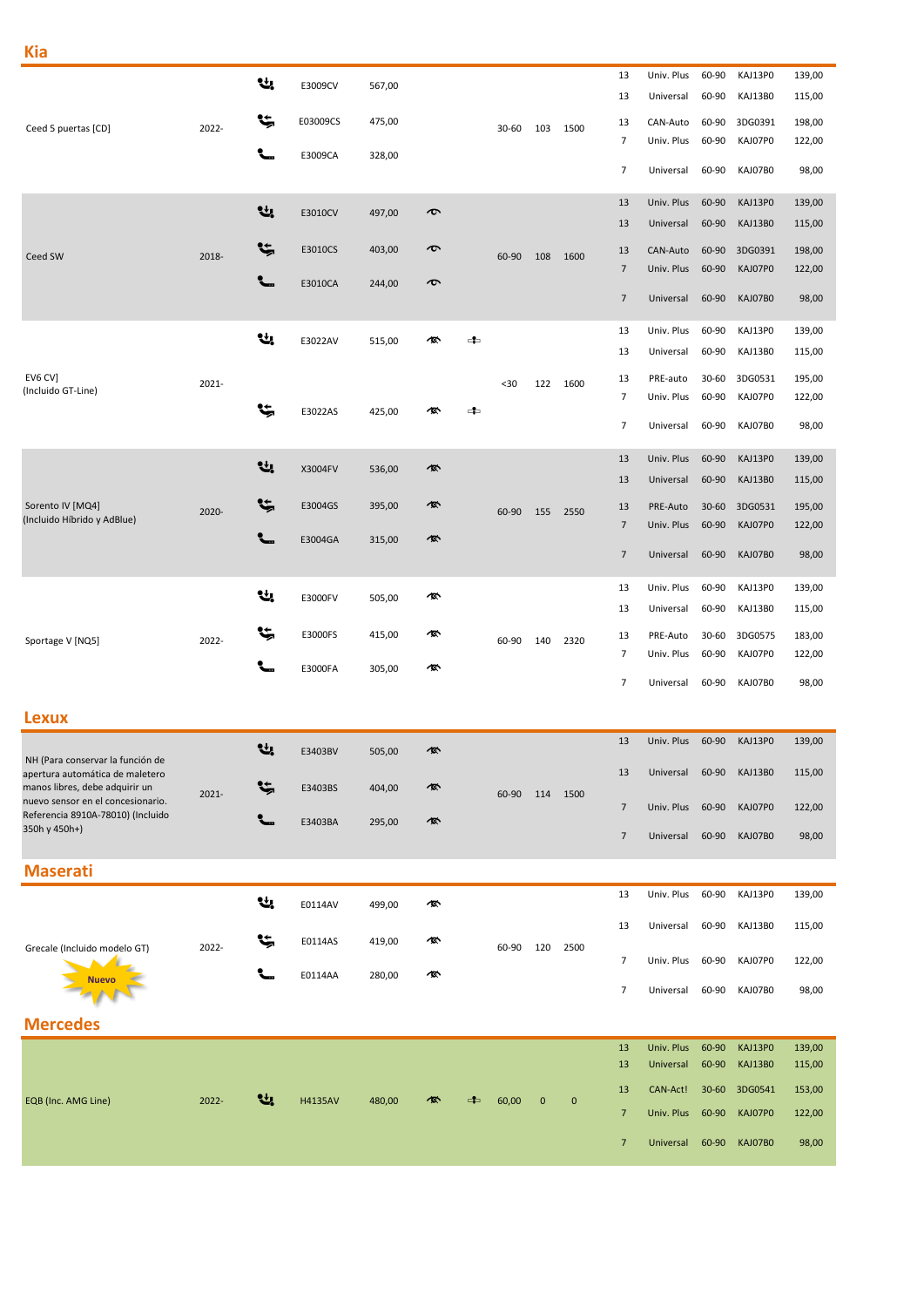| .,<br>×<br>$\sim$ | I<br>P. | ٠<br>__ |  |
|-------------------|---------|---------|--|
|                   |         |         |  |

| oper                                       |                 |               |         |        |    |           |     |      |                                  |                         |                    |                    |                  |
|--------------------------------------------|-----------------|---------------|---------|--------|----|-----------|-----|------|----------------------------------|-------------------------|--------------------|--------------------|------------------|
|                                            |                 | u,            | E1212BV | 492,00 |    |           |     |      | 13                               | Univ. Plus              | 60-90              | KAJ13P0            | 139,00           |
|                                            |                 | <b>پ</b>      | E1212BS | 404,00 |    |           |     |      | 13                               | Universal               | 60-90              | KAJ13B0            | 115,00           |
| Combo Cargo L / Combo Life L               | 2018-           | ╰╴            | E1212BA | 219,00 |    | $30 - 60$ | 106 | 1600 | 13                               | CAN-Act!                | $30 - 60$          | 3DG0542            | 180,00           |
| (incluido Combo-e)                         |                 | $\frac{1}{2}$ | E1212BC | 234,00 |    |           |     |      | $\overline{7}$<br>$\overline{7}$ | Univ. Plus<br>Universal | 60-90<br>60-90     | KAJ07P0<br>KAJ07B0 | 122,00<br>98,00  |
|                                            |                 | ஒ்            | E1212BC | 340,00 |    |           |     |      | $\overline{7}$                   | CAN-Act!                | $30 - 60$          | 7DG0388            | 173,00           |
|                                            |                 | ų,            |         |        |    |           |     |      |                                  | Univ. Plus              |                    |                    |                  |
|                                            |                 |               | E4731AV | 492,00 |    |           |     |      | 13<br>13                         | Universal               | 60-90<br>60-90     | KAJ13P0<br>KAJ13B0 | 139,00<br>115,00 |
|                                            |                 | ٩ţ,           | E4731AS |        |    |           |     |      | 13                               | CAN-Act!                | 30-60              | 3DG0542            | 180,00           |
| Combo III XL (L2) (incluido Combo-<br>e)   | 2018-           |               |         | 403,00 | ᠊ᠥ | 30-60     | 107 | 1600 | $\overline{7}$                   | Univ. Plus              | 60-90              | KAJ07P0            | 122,00           |
|                                            |                 |               |         |        |    |           |     |      | $\overline{7}$                   | Universal               | 60-90              | KAJ07B0            | 98,00            |
|                                            |                 |               | E4731AA | 228,00 |    |           |     |      | $\overline{7}$                   | CAN-Act!                | 30-60              | 7DG0388            | 173,00           |
| <b>Peugeot</b>                             |                 |               |         |        |    |           |     |      |                                  |                         |                    |                    |                  |
|                                            |                 | u,            | E1212BV | 492,00 |    |           |     |      | 13                               | Univ. Plus              | 60-90              | KAJ13P0            | 139,00           |
|                                            |                 | ۴,            | E1212BS | 404,00 |    |           |     |      | 13                               | Universal               | 60-90              | KAJ13B0            | 115,00           |
| Partner III Standard (Incluido e-          | 2018-           |               | E1212BA | 219,00 |    | $30 - 60$ | 106 | 1600 | 13                               | CAN-Act!                | $30 - 60$          | 3DG0542            | 180,00           |
| Partner)                                   |                 | dip           | E1212BC | 234,00 |    |           |     |      | $\overline{7}$<br>$\overline{7}$ | Univ. Plus<br>Universal | 60-90<br>60-90     | KAJ07P0<br>KAJ07B0 | 122,00<br>98,00  |
|                                            |                 | ஒ்            | E1212BC | 340,00 |    |           |     |      | $\overline{7}$                   | CAN-Act!                | $30 - 60$          | 7DG0388            | 173,00           |
|                                            |                 | ų,            | E4731AV | 492,00 |    |           |     |      | 13                               | Univ. Plus              | 60-90              | KAJ13P0            | 139,00           |
|                                            |                 |               |         |        |    |           |     |      | 13                               | Universal               | 60-90              | KAJ13B0            | 115,00           |
|                                            |                 | ٩ţ,           | E4731AS | 403,00 | ᠊ᠥ |           |     |      | 13                               | CAN-Act!                | 30-60              | 3DG0542            | 180,00           |
| Partner III L2 (Inlcuido e-Partner)        | 2018-           |               |         |        |    | 30-60     | 107 | 1600 | $\overline{7}$                   | Univ. Plus              | 60-90              | KAJ07P0            | 122,00           |
|                                            |                 |               |         |        |    |           |     |      | $\overline{7}$                   | Universal               | 60-90              | KAJ07B0            | 98,00            |
|                                            |                 |               | E4731AA | 228,00 |    |           |     |      | $\overline{7}$                   | CAN-Act!                | 30-60              | 7DG0388            | 173,00           |
|                                            |                 | Ų,            | E1212BV | 492,00 |    |           |     |      | 13                               | Univ. Plus              | 60-90              | KAJ13P0            | 139,00           |
|                                            |                 | ۴,            | E1212BS | 404,00 |    |           |     | 1600 | 13                               | Universal               | 60-90              | KAJ13B0            | 115,00           |
| Rifter Standard L1 (Incluido e-<br>Rifter) | $\sim$<br>2018- |               | E1212BA | 219,00 |    | $30 - 60$ | 106 |      | 13                               | CAN-Act!                | $30 - 60$          | 3DG0542            | 180,00           |
|                                            |                 | dip           | E1212BC | 234,00 |    |           |     |      | $\overline{7}$<br>$\overline{7}$ | Univ. Plus<br>Universal | 60-90<br>60-90     | KAJ07P0<br>KAJ07B0 | 122,00<br>98,00  |
|                                            |                 | ஒ்            | E1212BC | 340,00 |    |           |     |      | $\overline{7}$                   | CAN-Act!                | $30 - 60$          | 7DG0388            | 173,00           |
|                                            |                 | L.            | E4731AV | 492,00 |    |           |     |      | 13                               | Univ. Plus              | 60-90              | KAJ13P0            | 139,00           |
|                                            |                 |               |         |        |    |           |     |      | 13                               | Universal               | 60-90              | KAJ13B0            | 115,00           |
| Rifter Standard L2 (Inlcuido e-            |                 | ড             | E4731AS | 403,00 | ᠊ᢐ |           |     |      | 13                               | CAN-Act!                | 30-60              | 3DG0542            | 180,00           |
| Rifter)                                    | 2018-           |               |         |        |    | 30-60     | 107 | 1600 | $\overline{7}$                   | Univ. Plus              | 60-90              | KAJ07P0            | 122,00           |
|                                            |                 |               |         |        |    |           |     |      | 7                                | Universal               | 60-90              | KAJ07B0            | 98,00            |
|                                            |                 |               | E4731AA | 228,00 |    |           |     |      | 7                                | CAN-Act!                | 30-60              | 7DG0388            | 173,00           |
| <b>Renault</b>                             |                 |               |         |        |    |           |     |      |                                  |                         |                    |                    |                  |
|                                            |                 |               |         |        |    |           |     |      | 13<br>13                         | Universal<br>Universal  | $30 - 60$<br>60-90 | KAT13B0<br>KAJ13B0 | 155,00<br>115,00 |
|                                            |                 | $\frac{1}{2}$ | E4131AC | 247,00 | 硺  |           |     |      | 13                               | Univ.Plus               | 60-90              | KAJ13P0            | 139,00           |
| Alaskan                                    | 2017-           |               |         |        |    | 30-60     | 190 | 3500 |                                  |                         |                    |                    |                  |
|                                            |                 | ஒ             |         |        | 硺  |           |     |      | 13<br>$\overline{7}$             | Cent-Orig<br>Universal  | $30 - 60$<br>60-90 | 3CT0528<br>KAJ07B0 | 203,00<br>98,00  |
|                                            |                 |               | E4131AG | 380,00 |    |           |     |      | $\overline{7}$                   | Univ. Plus              | 60-90              | KAJ07P0            | 122,00           |
|                                            |                 |               |         |        |    |           |     |      | 13                               | Universal               | 30-60              | KAT13B0            | 155,00           |
|                                            |                 |               | E4131BS | 420,00 |    |           |     |      | 13                               | Universal               | 60-90              | KAJ13B0            | 115,00           |
| Alaskan (Mayor valor D y valor S)          | 2017-           |               |         |        |    | 30-60     | 190 | 3500 | 13                               | Univ.Plus               | 60-90              | KAJ13P0            | 139,00           |
|                                            |                 |               | E4131BA | 277,00 |    |           |     |      | 13                               | Cent-Orig               | 30-60              | 3CT0528            | 203,00           |
|                                            |                 |               |         |        |    |           |     |      | $\overline{7}$                   | Universal               | 60-90              | KAJ07B0            | 98,00            |
|                                            |                 |               |         |        |    |           |     |      | $\overline{7}$                   | Univ. Plus              | 60-90              | KAJ07P0            | 122,00           |
|                                            |                 | u             | E5236EV | 476,00 |    |           |     |      | 13<br>13                         | Univ. Plus<br>Universal | 60-90<br>60-90     | KAJ13P0<br>KAJ13B0 | 139,00<br>115,00 |
| Talismán ST                                | 2020-           |               |         |        |    | 60-90     | 100 | 2100 |                                  |                         |                    |                    |                  |
|                                            |                 | ۹ŧ,           | E5238AS | 442,00 |    |           |     |      | 13<br>$\overline{7}$             | Cent-Orig<br>Univ. Plus | $30 - 60$<br>60-90 | 3CG0516<br>KAJ07P0 | 185,00<br>122,00 |
|                                            |                 |               | E5238AA | 297,00 |    |           |     |      | $\overline{7}$                   | Universal               | 60-90              | KAJ07B0            | 98,00            |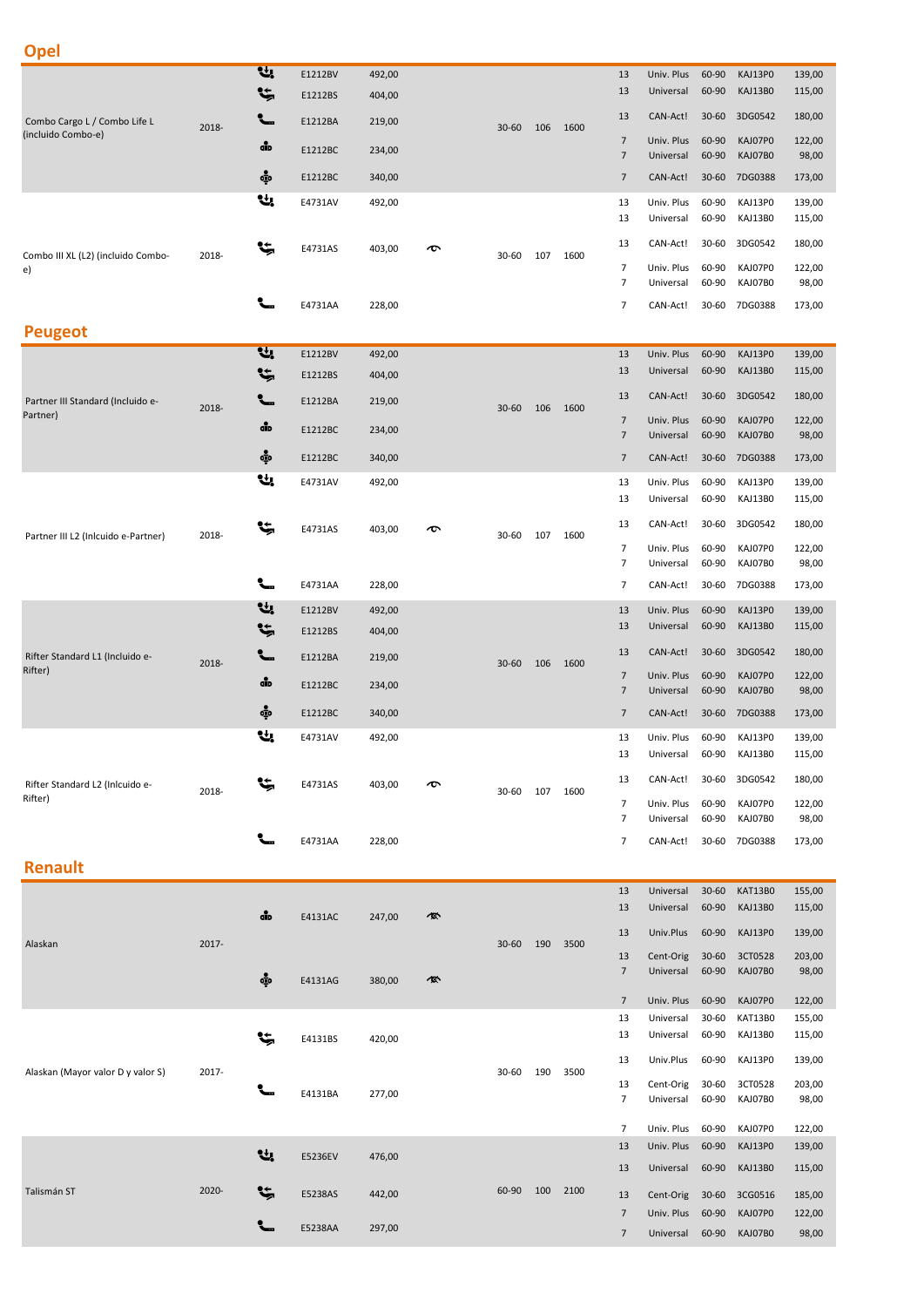### **Renault**

|                                                             |          | 낸              | E6701EV | 465,00 |    |    |           |     |      | 13                   | Univ. Plus              | 60-90          | KAJ13P0            | 139,00           |
|-------------------------------------------------------------|----------|----------------|---------|--------|----|----|-----------|-----|------|----------------------|-------------------------|----------------|--------------------|------------------|
|                                                             |          |                |         |        |    |    |           |     |      | 13                   | Universal               | 60-90          | KAJ13B0            | 115,00           |
| Leon IV 5 puertas (con centralita                           |          | ۹ŧ,            | E6701ES | 345,00 |    |    |           |     |      | 13                   | PRE-Auto                | $30$           | 3PF0538            | 77,00            |
| de remolque original) (incluidos<br>modelos FR y e-Híbrido) | 2020-    |                |         |        |    |    | $30 - 60$ | 127 | 2000 | $\overline{7}$       | Univ. Plus              | 60-90          | KAJ07P0            | 122,00           |
|                                                             |          |                | E6701EA | 213,00 |    |    |           |     |      |                      |                         |                |                    |                  |
|                                                             |          |                |         |        |    |    |           |     |      | $\overline{7}$       | Universal               | 60-90          | KAJ07B0            | 98,00            |
|                                                             |          |                |         |        |    |    |           |     |      |                      |                         |                |                    |                  |
| <b>SEAT</b>                                                 |          |                |         |        |    |    |           |     |      |                      |                         |                |                    |                  |
|                                                             |          | 낸              | E6701EV | 465,00 |    |    |           |     |      | 13                   | CAN-Auto                | 60-90          | KAN13B1            | 175,00           |
|                                                             |          |                |         |        |    |    |           |     |      | 13                   | Univ. Plus              | 60-90          | KAJ13P0            | 139,00           |
| Leon IV 5 puertas sin                                       |          |                |         |        |    |    |           |     |      | 13                   | Universal               | 60-90          | KAJ13B0            | 115,00           |
| preinstalación eléctrica (Incluidos                         | $2021 -$ | ۴,             | E6701ES | 345,00 |    |    | $30 - 60$ | 127 | 2000 |                      |                         |                |                    |                  |
| modelos FR y e-Híbrido)                                     |          |                |         |        |    |    |           |     |      | 13<br>$\overline{7}$ | CAN-Opci<br>Univ.Plus   | >90<br>60-90   | 3DG0317<br>KAJ07P0 | 201,00<br>122,00 |
|                                                             |          |                |         |        |    |    |           |     |      | $\overline{7}$       | Universal               | 60-90          | KAJ07B0            | 98,00            |
|                                                             |          |                | E6701EA | 213,00 |    |    |           |     |      | $\overline{7}$       | CAN-Act!                | >90            | 7DG0405            | 194,00           |
| <b>Suzuki</b>                                               |          |                |         |        |    |    |           |     |      |                      |                         |                |                    |                  |
|                                                             |          |                |         |        |    |    |           |     |      | 13                   | Univ. Plus              | 30-60          | KAJ13P0            | 139,00           |
|                                                             |          | 낸              | E6109CV | 483,00 | '® | 4  |           |     |      | 13                   | Universal               | 30-60          | KAJ13B0            |                  |
|                                                             |          |                |         |        |    |    |           |     |      |                      |                         |                |                    | 115,00           |
| Scross SX4 (Inc. Híbrido)                                   | 2022-    |                |         |        |    |    | $30$      | 75  | 1600 | 13                   | Original                | 30-60          | 3EF0258            | 167,00           |
|                                                             |          | Ŀ,             |         |        | ⁄፠ | 4  |           |     |      | $\overline{7}$       | Univ. Plus              | 30-60          | KAJ07P0            | 122,00           |
|                                                             |          |                | E6109CS | 393,00 |    |    |           |     |      | $\overline{7}$       | Universal               | 30-60          | KAJ07B0            | 98,00            |
|                                                             |          |                |         |        |    |    |           |     |      | $\overline{7}$       | Original                | $30$           | 7EF0258            | 68,00            |
| <b>Tesla</b>                                                |          |                |         |        |    |    |           |     |      |                      |                         |                |                    |                  |
|                                                             |          |                |         |        |    |    |           |     |      | 13                   | Univ. Plus              | 60-90          | KAJ13P0            | 139,00           |
|                                                             |          | 낸.             | E6900AV | 475,00 | 今  |    |           |     |      | 13                   | Universal               | 60-90          | KAJ13B0            | 115,00           |
|                                                             |          |                |         |        |    |    |           |     |      |                      |                         |                |                    |                  |
| Model 3 (con MMR)                                           | 2019-    |                |         |        |    |    | 60-90     | 116 | 1600 | 13                   | Cent-Orig               | $30 - 60$      | 3CG0521            | 201,00           |
|                                                             |          |                | E6900AA | 255,00 | 硺  |    |           |     |      | $\overline{7}$       | Univ. Plus              | 60-90          | KAJ07P0            | 122,00           |
|                                                             |          |                |         |        |    |    |           |     |      | $\overline{7}$       | Universal               | 60-90          | KAJ07B0            | 98,00            |
|                                                             |          |                |         |        |    |    |           |     |      |                      |                         |                |                    |                  |
|                                                             |          | ų,             | E6900AV | 475,00 | 硺  |    |           |     |      | 13                   | Univ. Plus              | 60-90          | KAJ13P0            | 139,00           |
|                                                             |          |                |         |        |    |    |           |     |      | 13                   | Universal               | 60-90          | KAJ13B0            | 115,00           |
|                                                             |          | <b>پ</b>       | E6901AS | 365,00 | 硺  |    |           |     |      | 13                   | Cent-Orig               | 30-60          | 3CG0521            | 201,00           |
| Model Y (con MMR)                                           | 2020-    |                |         |        |    |    | 60-90     | 116 | 1600 | $\overline{7}$       | Univ. Plus              | 60-90          | KAJ07P0            | 122,00           |
|                                                             |          |                | E6900AA | 255,00 | 硺  |    |           |     |      |                      |                         |                |                    |                  |
|                                                             |          |                |         |        |    |    |           |     |      | $\overline{7}$       | Universal               |                | 60-90 KAJ07B0      | 98,00            |
| <b>Toyota</b>                                               |          |                |         |        |    |    |           |     |      |                      |                         |                |                    |                  |
|                                                             |          | $\mathbf{v}_i$ |         |        |    |    |           |     |      |                      |                         |                |                    |                  |
|                                                             |          |                | E1212BV | 492,00 |    |    |           |     |      | 13<br>13             | Univ. Plus<br>Universal | 60-90<br>60-90 | KAJ13P0<br>KAJ13B0 | 139,00<br>115,00 |
|                                                             |          | t,             | E1212BS | 404,00 |    |    |           |     |      |                      |                         |                |                    |                  |
| Proace City Media L1 (Incluido                              | 2019-    |                | E1212BA | 219,00 |    |    | $30 - 60$ | 106 | 1600 | 13                   | CAN-Act!                | $30 - 60$      | 3DG0542            | 180,00           |
| modelo Verso, Electric)                                     |          | dip            | E1212BC | 234,00 |    |    |           |     |      | $7\overline{ }$      | Univ. Plus              | 60-90          | KAJ07P0            | 122,00           |
|                                                             |          |                |         |        |    |    |           |     |      | $\overline{7}$       | Universal               | 60-90          | KAJ07B0            | 98,00            |
|                                                             |          | ஒ்             | E1212BC | 340,00 |    |    |           |     |      | $7\overline{ }$      | CAN-Act!                | $30 - 60$      | 7DG0388            | 173,00           |
|                                                             |          | ų,             | E4731AV | 492,00 |    |    |           |     |      | 13                   | Univ. Plus              | 60-90          | KAJ13P0            | 139,00           |
|                                                             |          |                |         |        |    |    |           |     |      | 13                   | Universal               | 60-90          | KAJ13B0            | 115,00           |
|                                                             |          | Ŀ,             | E4731AS | 403,00 | ᠊ᠥ |    |           |     |      | 13                   | CAN-Act!                | 30-60          | 3DG0542            | 180,00           |
| Proace City Larga L2 (Incluido                              | 2018-    |                |         |        |    |    | 30-60     | 107 | 1600 | $\overline{7}$       | Univ. Plus              | 60-90          | KAJ07P0            | 122,00           |
| modelo Verso, Electric)                                     |          |                |         |        |    |    |           |     |      | $\overline{7}$       | Universal               | 60-90          | KAJ07B0            | 98,00            |
|                                                             |          |                | E4731AA | 228,00 |    |    |           |     |      | 7                    | CAN-Act!                | $30 - 60$      | 7DG0388            | 173,00           |
|                                                             |          |                |         |        |    |    |           |     |      |                      |                         |                |                    |                  |
|                                                             |          |                |         |        |    |    |           |     |      | 13                   | Univ. Plus              | $30 - 60$      | KAJ13P0            | 139,00           |
|                                                             |          |                |         |        |    |    |           |     |      | 13                   | Universal               | $30 - 60$      | KAJ13B0            | 115,00           |
| Yaris (Incluido HEV Híbrido)                                | 2020-    |                | E6711DS | 395,00 | ☎  | ⊄⊐ | $30 - 60$ | 79  | 1100 | 13                   | Cent Orig               | 60-90          | 3CG0567            | 180,00           |
|                                                             |          |                |         |        |    |    |           |     |      | $7\overline{ }$      | Univ. Plus              | $30 - 60$      | KAJ07P0            | 122,00           |
|                                                             |          |                |         |        |    |    |           |     |      | $\overline{7}$       | Universal               | $30 - 60$      | KAJ07B0            | 98,00            |
|                                                             |          |                |         |        |    |    |           |     |      |                      |                         |                |                    |                  |
|                                                             |          |                |         |        |    |    |           |     |      |                      |                         |                |                    |                  |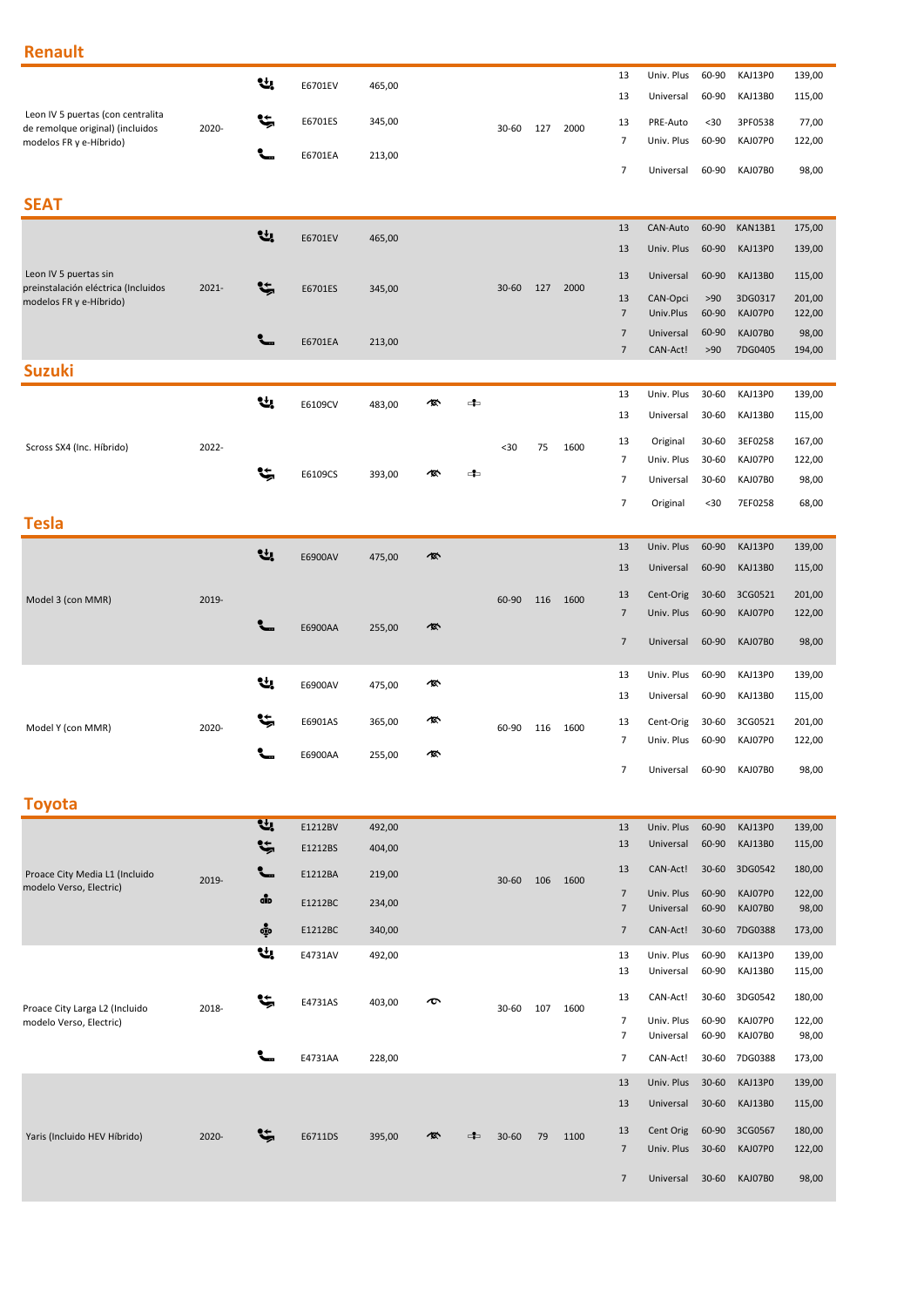## **Volkswagen**

|                                                    |          | Ŀ,       |         |        | 像 |               |           |     |       | 13             | Univ. Plus              | 30-60          | KAJ13P0            | 139,00          |
|----------------------------------------------------|----------|----------|---------|--------|---|---------------|-----------|-----|-------|----------------|-------------------------|----------------|--------------------|-----------------|
|                                                    |          |          | E6433AV | 505,00 |   |               |           |     |       | 13             | Universal               | 30-60          | KAJ13B0            | 115,00          |
| Yaris Cross (Incluido HEV Híbrido)                 | 2021-    | ۴,       | E6433AS | 395,00 | 像 |               | 30-60     | 95  | 1400  | 13             | Cent Orig               | 60-90          | 3CG0567            | 180,00          |
|                                                    |          |          |         |        |   |               |           |     |       | $\overline{7}$ | Univ. Plus              | 30-60          | KAJ07P0            | 122,00          |
|                                                    |          | ╰╴       | E6433AA | 285,00 | 硺 |               |           |     |       | $\overline{7}$ | Universal               | 30-60          | KAJ07B0            | 98,00           |
|                                                    |          | Ų,       | E6704FV | 435,00 | 像 |               |           |     |       | 13             | CAN-Auto                | 60-90          | KAN13B1            | 175,00          |
|                                                    |          |          |         |        |   |               |           |     |       | 13             | Univ. Plus              | 60-90          | KAJ13P0            | 139,00          |
| Polo [AW] facelift                                 | 2021-    | t,       |         |        | 像 |               | $30$      | 75  | 1300  | 13             | Universal               | 60-90          | KAJ13B0            | 115,00          |
| (Excepto GTi / R-Line)                             |          |          | E6704FS | 335,00 |   |               |           |     |       | 13             | CAN-Act!                | 60-90          | 3DG0551            | 193,00          |
|                                                    |          | ╰╴       |         |        |   |               |           |     |       | $\overline{7}$ | Univ.Plus               | 60-90          | KAJ07P0            | 122,00          |
|                                                    |          |          | E6704FA | 205,00 | 像 |               |           |     |       | $\overline{7}$ | Universal               | 60-90          | KAJ07B0            | 98,00           |
|                                                    |          | Ų,       | E6723AV | 465,00 |   |               |           |     |       | 13             | CAN-Act!                | >90            | 3DG0405            | 201,00          |
|                                                    |          |          |         |        |   |               |           |     |       | 13             | Univ. Plus              | 60-90          | KAJ13P0            | 139,00          |
| Taigo                                              | 2021-    | Ŀ,       | E6723AS | 365,00 |   |               | 60-90     | 97  | 1490  | 13             | Universal               | 60-90          | KAJ13B0            | 115,00          |
|                                                    |          |          |         |        |   |               |           |     |       | $\overline{7}$ | CAN-Opci                | 60-90          | 3DG0551            | 193,00          |
|                                                    |          |          | E6723AA | 265,00 |   |               |           |     |       | $\overline{7}$ | Univ.Plus               | 60-90          | KAJ07P0            | 122,00          |
|                                                    |          |          |         |        |   |               |           |     |       | $\overline{7}$ | Universal               | >90            | 7DG0317            | 194,00          |
|                                                    |          | Ų,       | E6706EV | 455,00 |   |               |           |     |       | 13             | Univ. Plus              | 60-90          | KAJ13P0            | 139,00          |
|                                                    |          |          |         |        |   |               |           |     |       |                |                         |                |                    |                 |
| T7 Multivan ( Incluido PHEV<br>Híbrido enchufable) | $2021 -$ | ۴,       | E6706ES | 345,00 |   |               | $30 - 60$ | 150 | 2.175 | 13             | Universal               | 60-90          | KAJ13B0            | 115,00          |
|                                                    |          |          |         |        |   |               |           |     |       | $\overline{7}$ | Univ.Plus               | 60-90          | KAJ07P0            | 122,00          |
|                                                    |          |          | E6706EA | 225,00 |   |               |           |     |       | $\overline{7}$ | Universal               | >90            | 7DG0317            | 194,00          |
| <b>Volvo</b>                                       |          |          |         |        |   |               |           |     |       |                |                         |                |                    |                 |
|                                                    |          |          |         |        |   |               |           |     |       |                |                         |                |                    |                 |
|                                                    |          |          |         |        |   |               |           |     |       | 13             | Univ. Plus              | 60-90          | KAJ13P0            | 139,00          |
|                                                    |          | ų,       | E6813AV | 511,00 | 硺 |               |           |     |       |                |                         |                |                    |                 |
|                                                    |          | ٩ţ,      | E6813AS | 411,00 | 像 |               |           |     |       | 13             | Universal               | 60-90          | KAJ13B0            | 115,00          |
| C40 Recharge                                       | 2021-    |          |         |        |   |               | 30-60     | 110 | 2200  | 7              | Univ. Plus              | 60-90          | KAJ07P0            | 122,00          |
|                                                    |          |          | E6813AA | 235,00 | 像 |               |           |     |       | $\overline{7}$ | Universal               | 60-90          | KAJ07B0            |                 |
|                                                    |          |          |         |        |   |               |           |     |       |                |                         |                |                    | 98,00           |
|                                                    |          | 낸        | E6812CV | 511,00 | 像 | $\Rightarrow$ |           |     |       | 13             | Univ. Plus              | 60-90          | KAJ13P0            | 139,00          |
|                                                    |          |          |         |        |   |               |           |     |       | 13             | Universal               | 60-90          | KAJ13B0            | 115,00          |
| <b>S90</b>                                         | 2021-    | ₩        | E6812CS | 411,00 | 像 | ⊄⊐            | 60-90 165 |     | 2850  |                |                         |                |                    |                 |
|                                                    |          |          |         |        | 凰 | $-1$          |           |     |       | $\overline{7}$ | Univ. Plus              | 60-90          | KAJ07P0            | 122,00          |
|                                                    |          |          | E6812CA | 235,00 |   |               |           |     |       | $\overline{7}$ | Universal               | 60-90          | KAJ07B0            | 98,00           |
|                                                    |          |          |         |        |   |               |           |     |       |                |                         |                |                    |                 |
|                                                    |          | 낸        | E6812CV | 511,00 | 像 |               |           |     |       | 13             | Univ. Plus              | 60-90          | KAJ13P0            | 139,00          |
|                                                    |          |          |         |        |   |               |           |     |       | 13             | Universal               | 60-90          | KAJ13B0            | 115,00          |
| V90                                                | 2021-    | ۴,       | E6812CS | 411,00 | 像 |               | 60-90     | 165 | 2850  |                |                         |                |                    |                 |
|                                                    |          |          | E6812CA | 235,00 | 硺 |               |           |     |       | 7              | Univ. Plus              | 60-90          | KAJ07P0            | 122,00          |
|                                                    |          |          |         |        |   |               |           |     |       | $\overline{7}$ | Universal               | 60-90          | KAJ07B0            | 98,00           |
|                                                    |          |          |         |        |   |               |           |     |       | 13             | Univ. Plus              | 60-90          | KAJ13P0            | 139,00          |
|                                                    |          | Ų,       | E6812DV | 511,00 | 像 | ⊄⊐            |           |     |       |                |                         |                |                    |                 |
|                                                    |          |          |         |        |   |               |           |     |       | 13             | Universal               | 60-90          | KAJ13B0            | 115,00          |
| V90 Cross Country                                  | 2021-    | <b>پ</b> | E6812DS | 411,00 | 像 | ⊄⊐            | 60-90     | 165 | 2850  | $\overline{7}$ |                         |                |                    |                 |
|                                                    |          |          | E6812DA | 235,00 | 凰 | $\Rightarrow$ |           |     |       | $\overline{7}$ | Univ. Plus<br>Universal | 60-90<br>60-90 | KAJ07P0<br>KAJ07B0 | 122,00<br>98,00 |